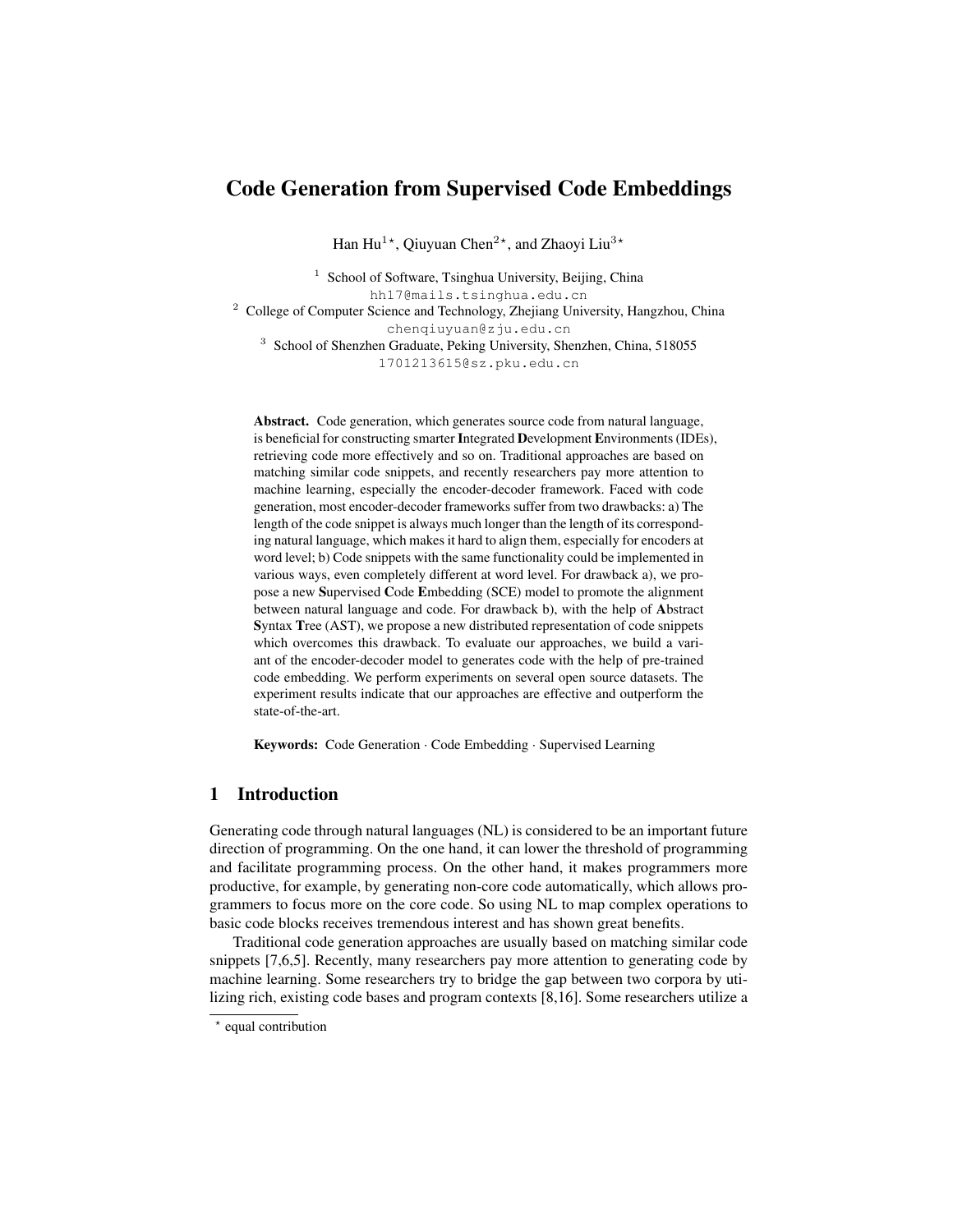#### 2 H. Hu et al.

standard or a variant encoder-decoder model to map NL to a snippet of executable code directly [\[17](#page-7-5)[,9](#page-7-6)[,4](#page-7-7)[,1](#page-7-8)[,10](#page-7-9)[,8\]](#page-7-3).

Most existing approaches regard a code snippet as a simple plain sequence of words, without taking features of itself into account. In this way, current approaches suffer from two drawbacks: a) the length of code snippets usually differ a lot from that of NL, it seems a tough work for regular encoder-decoder models or attention mechanism to align them. b) Code snippets usually contain multiple functional processes, and the same functionality could be implemented in various ways. Mapping directly is likely to be disordered because there is no strict bijection between two corpora (i.e., code snippets and the corresponding natural language).

Faced with the drawback a), we propose a Supervised Code Embedding (SCE) model to pre-train distributions of code and NL at the same time, which helps align NL and code better. Faced with b), only considering the word-level feature of the code is far from enough, for example, Figure  $1(a)$  and Figure  $1(b)$  show an example of two Java functions which have the same functionality: counting characters of a string, but implemented in two different ways. Their word-level features are quite different, yet they own the same functionality, which will put a heavy burden on the model training process. So we turn our attention to proposing a new representation of code which not only takes word-level features into account.

Abstract Syntax Tree (AST) is a tree-structural representation of source code which describes its functionality in a specific programming language. The leaves of the tree usually refer to user-defined values which represent identifiers or variable types in the source code. The non-leaf nodes represent a set of structure in the programming lan-guage (such as loops or variable declarations). In Figure [1\(a\)](#page-1-0) and Figure [1\(b\),](#page-1-1) the lower subfigure is the visualized AST of the above code snippet, respectively.

<span id="page-1-2"></span><span id="page-1-1"></span><span id="page-1-0"></span>

Fig. 1: Two Java functions and their ASTs. Two Java functions have the same functionally while implemented in different ways. Although They differ a lot in token-level representation, considering their AST paths, only differ in two nodes, which are circled by red dotted lines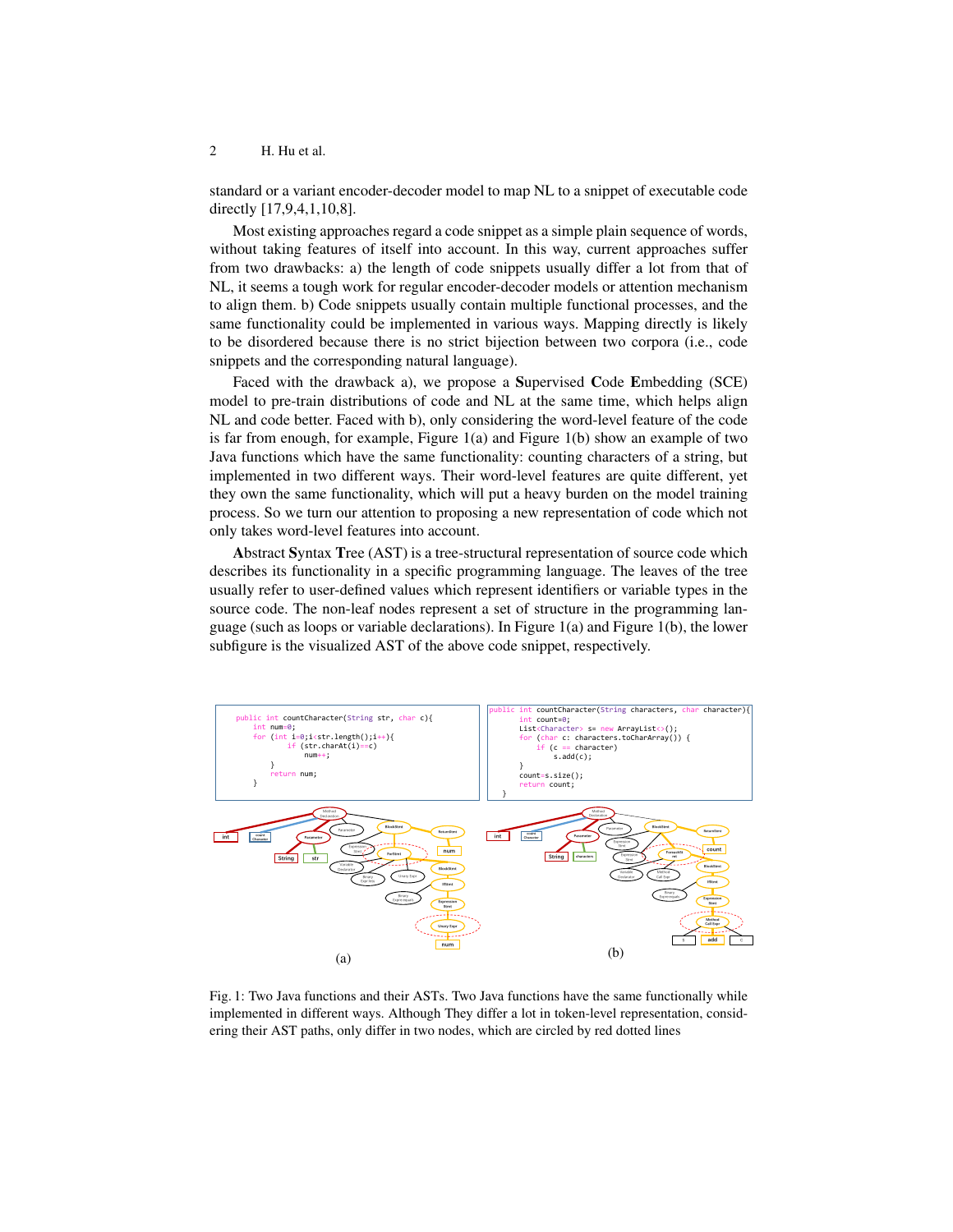As shown in Figure [1,](#page-1-2) user-defined identifiers (such as *num*, *str*) and variable types (such as *String*, *int*) are represented as leaves of the tree, and syntactic structure such as judgment statement (*ifStmt*) and loop (*ForStmt*) are represented as non-leaf nodes. In AST, we call a path between two leaves or a leaf and a root an AST path, which are marked red, yellow, blue or green respectively in Figure [1\(a\)](#page-1-0) and [1\(b\).](#page-1-1) Intuitively, every path is a functional module in the code snippet. It is clear that although two methods are quite different in token-level representation, their AST paths differ only in two nodes, a *ForeachSt* node instead of a *ForStmt* node and a *Method Call Expr* node instead of a *Unary Expr*, which are circled by red dotted lines. So faced with drawback b), we propose a new distributed representation of code which combines AST paths features (i.e., syntactic features) and word-level features (i.e., lexical features) of code in SCE model.

In summary, our contributions in this paper are as follows:

- We propose a new distributed representation of code snippets which combines AST paths features and word-level features of code.
- We propose SCE model. The model uses supervised learning to pre-train distributions of code and NL at the same time, aims to promote aligning them. Based on pre-trained code embeddings, we build a variant of the encoder-decoder model to align NL and code.
- We conducted comparative experiments on real-world datasets including code in popular high-rank Github repositories to evaluate our approaches, and the experiment results indicate that our models are effective and outperform mainstream approaches by 10.15% on performance in code generation.

The rest of this paper is organized as follows: our approach is presented in Section [2.](#page-2-0) Section [3](#page-4-0) introduces the experiments details. Section [4](#page-6-0) introduces research related to this work. Then the conclusion is shown in Section [5.](#page-6-1)

## <span id="page-2-0"></span>2 Approach

In this section, we introduce the details of our approach. The approach consists of two stages: code embedding and code generation. Figure [2](#page-3-0) provides an overview of SCE model for code embedding.

A pair of natural language (*NL*) and code snippet (abbreviated as *Code*) is an input for training, which all consist of a sequence of tokenized tokens<sup>[4](#page-2-1)</sup>. After represented as a vector by one-hot, NL would be fed into NL encoder. The NL encoder is a bidirectional transformer, which captures the contextual information for each word of NL, and generates their contextual embedding vectors  $E_1^{nl}, E_2^{nl}, ... E_i^{nl}$ . Finally, concatenate them to  $E^{nl}$ . Let

$$
E_1^{nl}, E_2^{nl}, ... E_i^{nl} = BiTransformer(V_1^{nl}, V_2^{nl}, ... V_i^{nl})
$$
\n(1)

$$
E^{nl} = [E_1^{nl}; E_2^{nl};...E_i^{nl}]
$$
\n(2)

<span id="page-2-1"></span><sup>4</sup> More details about tokenization phase, please refer to Section [3.2](#page-5-0)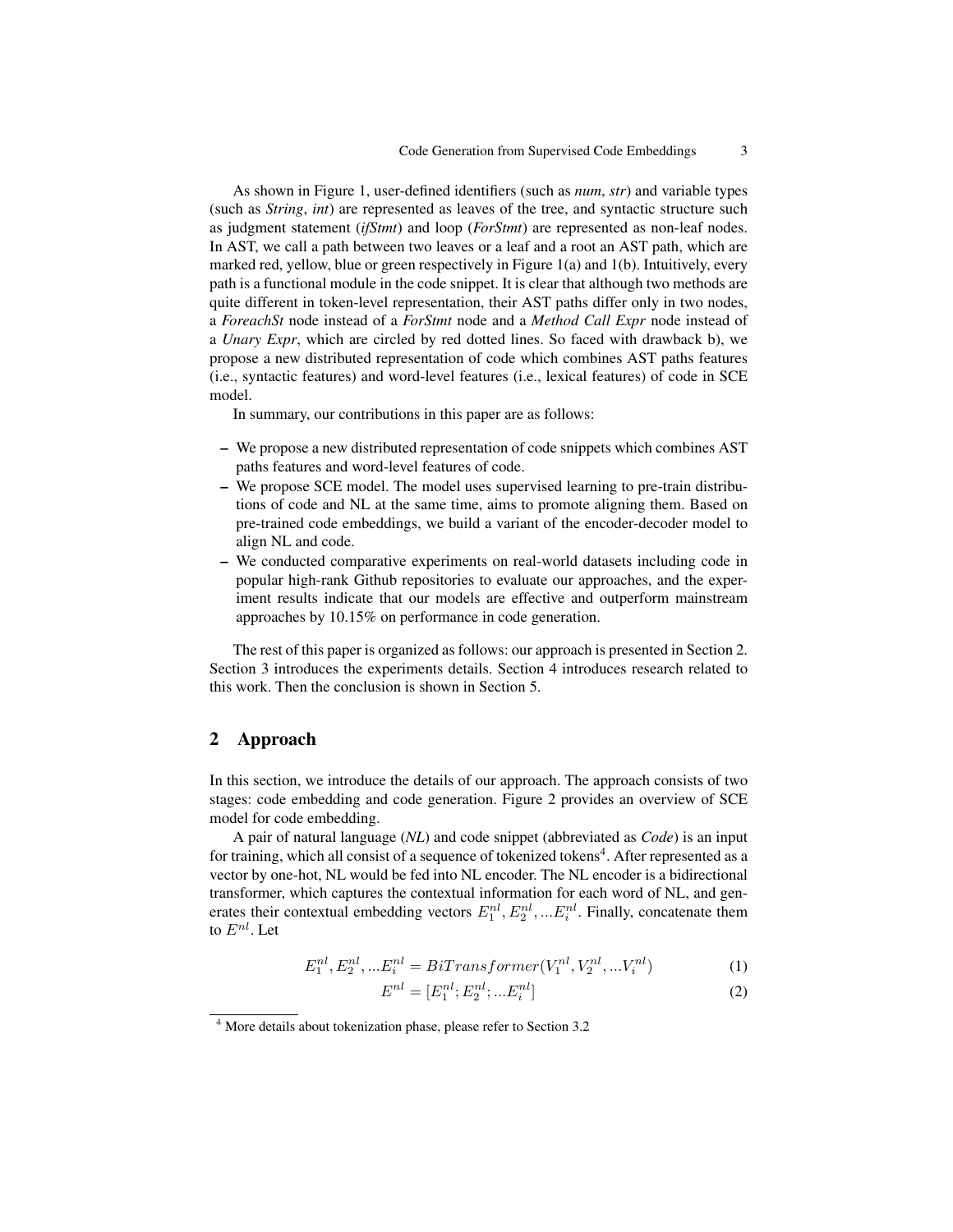<span id="page-3-0"></span>

Fig. 2: Overview of Code Embedding Task. Feed NL to NL encoder to get NL embedding  $E^{nl}$ , feed code to Token Encoder and code's AST Paths to AST encoder, then combine their output embeddings by a fully connected layer to get  $E^{code}$  . Finally, fit the distribution of  $E^{nl}$  and  $E^{code}$ 

where  $V_{nl}^i$  is denoted as the vector of  $i_{th}$  NL token. Then  $E^{nl}$  would be fed to a maxpooling layer.

The same as NL representation, we feed code tokens to Token Encoder, which is a bidirectional transformer, the encoder encodes the tokens to Token Embedding vectors and concatenate to  $E^{tokens}$ . A max-pooling layer is followed too.

As mentioned in Section [1,](#page-0-0) we not only capture token-level feature but also capture functionality feature of a code snippet by its AST paths. Every AST path consists of two leaves and non-leaf nodes, so every path is seen as a sequence of its non-leaf nodes' embedding vectors and a sequence of two leaves' tokens embedding vectors. Let

$$
V^{nodes} = (V_1^{node}, V_2^{node}, ..., V_i^{node})
$$
\n(3)

$$
V^{leaves} = (V_1^{token}, V_2^{token}, ..., V_j^{token})
$$
\n(4)

where  $V_{node}^i$  is denoted as the vector of  $i_{th}$  node. We use bi-direction LSTM to encode the  $V^{nodes}$  and  $V^{leaves}$ 

$$
h_1^{node}, h_2^{node}, \dots, h_i^{node} = BiLSTM(V_1^{node}, V_2^{node}, \dots, V_i^{node})
$$
 (5)

$$
h_1^{leaves}, h_2^{leaves}, \dots h_j^{leaves} = BiLSTM(V_1^{token}, V_2^{token}, \dots, V_j^{token})
$$
 (6)

and concatenate the bi-direction final hidden states of *LSTM* as the final representation of non-leaf nodes and leaf nodes.

$$
E^{nodes}(V_1^{node}, V_2^{node}, ..., V_i^{node}) = [h_i^{node}; h_1^{node}]
$$
\n(7)

$$
E^{leaves}(V_1^{token}, V_2^{token}, ..., V_j^{token}) = [h_j^{leaves}; h_1^{leaves}]
$$
\n(8)

Suppose a snippet of code has  $k$  AST paths, we concatenate  $E^{nodes}$  and  $E^{leaves}$ , then average the combined vector to  $E^{AST}$ :

$$
E^{AST} = \frac{1}{k} \sum_{k=1}^{k} [E^{nodes}; E^{leaves}]
$$
\n(9)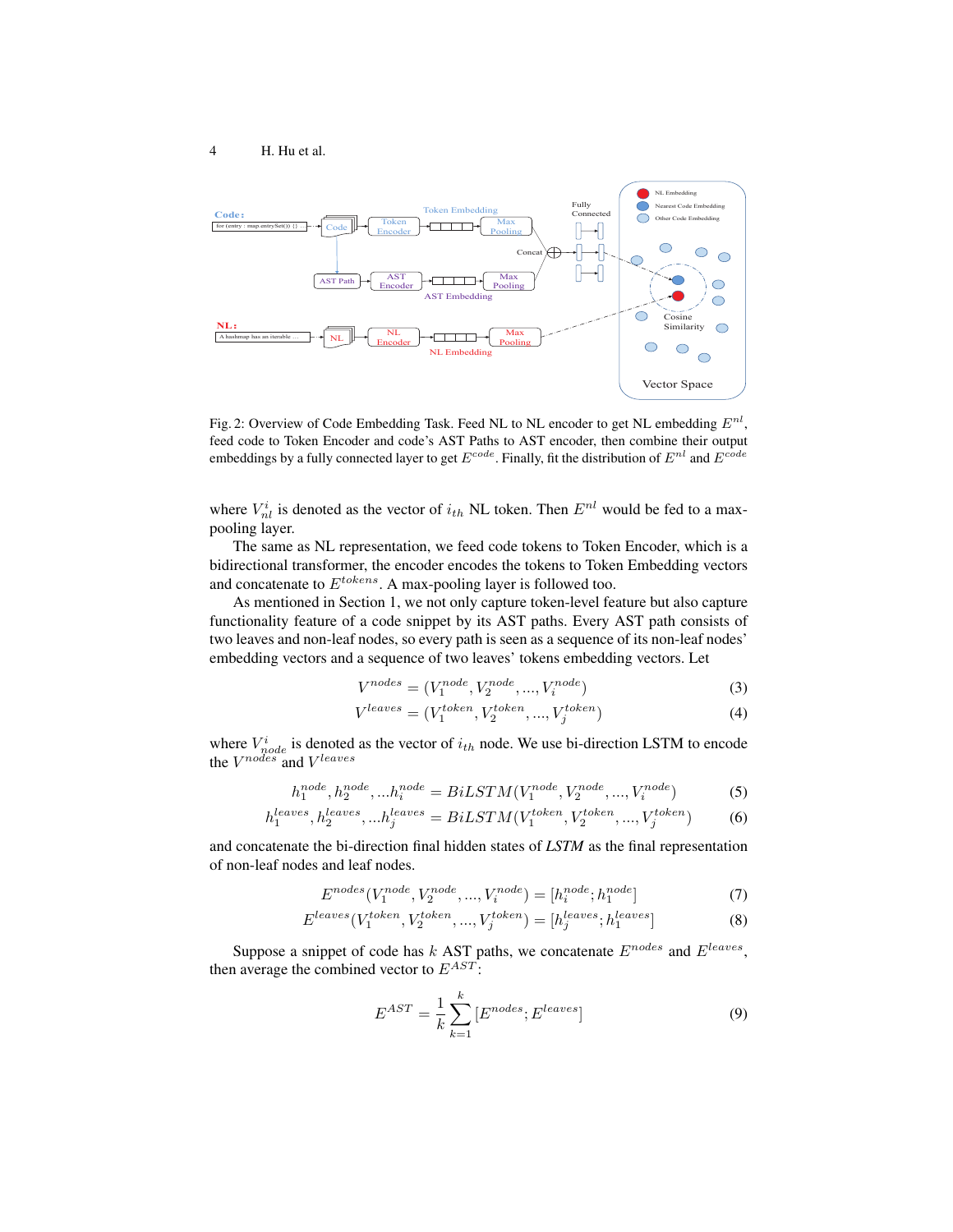A max-pooling layer is followed to reduce dimensions of  $E^{AST}$ .

To represent the final code embedding  $E^{code}$ , we concatenate the AST path representation and token-level representation and apply a fully connected layer to combine them

$$
E^{code} = tanh(W \cdot [E^{AST}; E^{tokens}])
$$
\n(10)

where W is a  $(d_{AST} + d_{tokens}) \times d_{hidden}$  weight matrix.

we choose cosine similarity as our loss function to describe the distance in distribution between  $E^{nl}$  and  $E^{code}$ ,

$$
D_{loss} = \cos(E^{nl}, E^{code}) = \frac{\sum_{i=1}^{n} E_i^{nl} \times E_i^{code}}{\sqrt{\sum_{i=1}^{n} (E_i^{nl})^2} \times \sqrt{\sum_{i=1}^{n} (E_i^{code})^2}}
$$
(11)

where  $E_i^{nl}$ , and  $E_i^{code}$  are the  $i_{th}$  dimension of  $E^{nl}$  and  $E^{code}$ .

When SCE model finishes pre-training, we use pre-trained Token encoder to encode our code dictionary to get dictionary embedding matrix  $E_{dic}$ .

To evaluate our model, we build a variant of the encode-decoder model with global attention, and it focuses on the stage of generating code from NL with the support of SCE model. Its NL encoder is transferred from SCE model's. Its decoder is a LSTM with global attention and uses embedding matrix  $E_{dic}$  to convert code snippets to continuously distributed vectors when in training stage.

## <span id="page-4-0"></span>3 Experiments

#### 3.1 Datasets

<span id="page-4-5"></span>Our collected dataset <sup>[5](#page-4-1)</sup> consists of four open source datasets: Awesome Java<sup>[6](#page-4-2)</sup>, CON-CODE  $[8]^7$  $[8]^7$  $[8]^7$ , BigCloneBench<sup>[8](#page-4-4)</sup>, and JDK source codes. Table [1](#page-4-5) shows statistics of our base datasets.

| Table 1: Statistics of Datasets |                 |                |                   |  |  |
|---------------------------------|-----------------|----------------|-------------------|--|--|
| <b>Datasets</b>                 | <b>Projects</b> | <b>Files</b>   | Lines             |  |  |
| Awesome java                    | 535             | 264,284        | 26,407,592        |  |  |
| <b>CONCODE</b>                  | $\sim$ 33,000   | $\sim$ 300,000 | $\sim$ 13.000.000 |  |  |
| <b>BigCloneBench</b>            | 10              | 9.376          | 2,065,108         |  |  |
| JDK.                            |                 | 7.700          | 1,009,560         |  |  |

<span id="page-4-1"></span><sup>&</sup>lt;sup>5</sup> [https://drive.google.com/open?id=1nOuZjSS9lUqWfQptUOhfX9kNKd](https://drive.google.com/open?id=1nOuZjSS9lUqWfQptUOhfX9kNKd_FeCkn)\_FeCkn

<span id="page-4-2"></span><sup>6</sup> <https://github.com/akullpp/awesome-java>

<span id="page-4-3"></span><sup>&</sup>lt;sup>7</sup> <https://drive.google.com/drive/folders/1kC6fe7JgOmEHhVFaXjzOmKeatTJy1I1W>

<span id="page-4-4"></span><sup>8</sup> <https://github.com/clonebench/BigCloneBench/blob/master/README.md>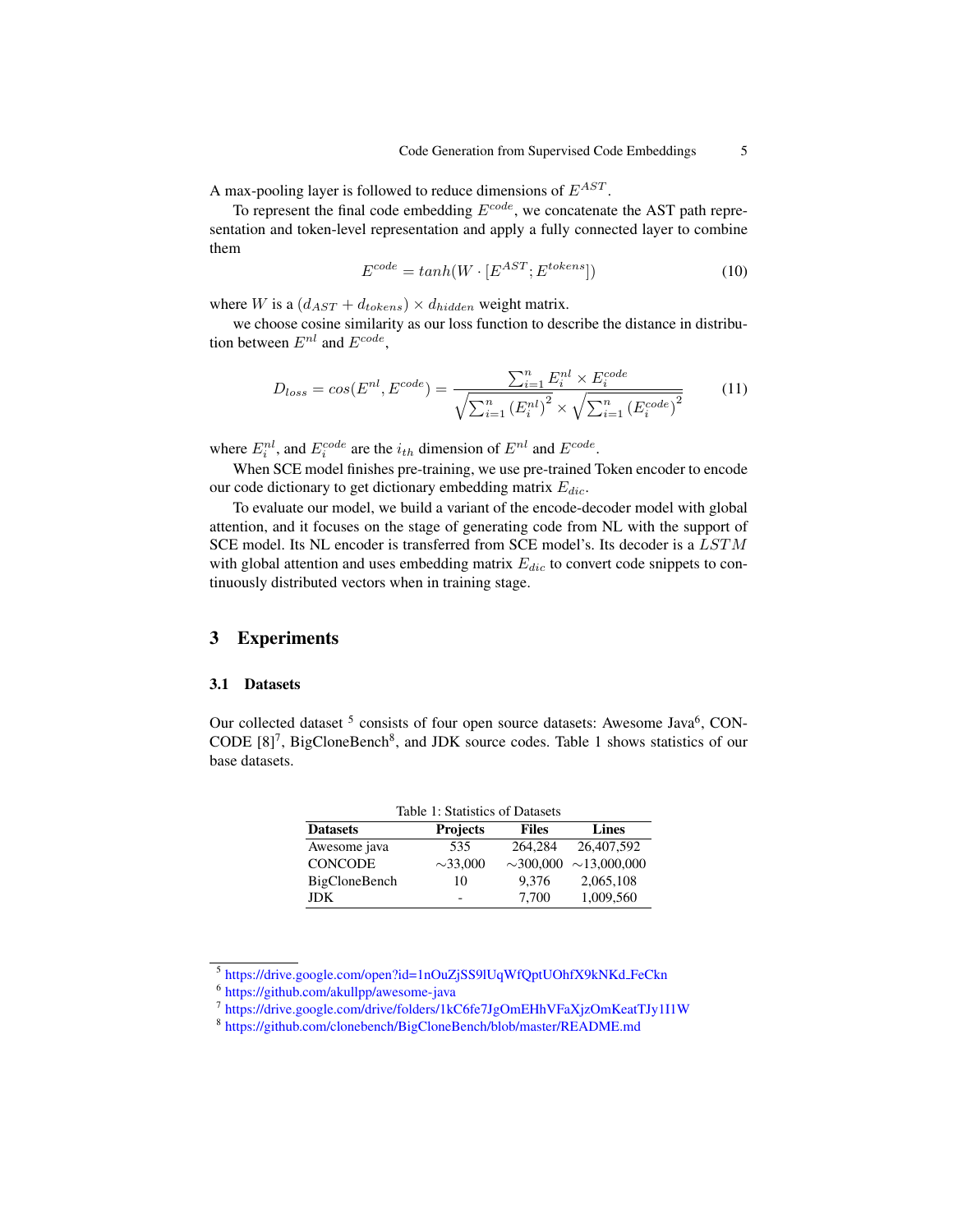#### 6 H. Hu et al.

#### <span id="page-5-0"></span>3.2 Data Preprocessing

For every Java function, function's comments are extracted as NL inputs. The function bodies are treated as our target code to be generated. The NL words and code words are lower-cased. The camel-cased and underline identifiers are split into several words, for example, split *checkJavaFile* to three words: check, Java, File, split *get user name* to three words: get, user, name. All punctuation marks are removed. We add *[CLS]* at the beginning of every sentence and add *[SEP]* at the end. *[UNK]* is used to represent words outside the dictionary. After these steps, every word is tokenized to token.

Javaparser lib<sup>[9](#page-5-1)</sup> is used to parse Java source codes. ASTParser lib<sup>[10](#page-5-2)</sup> is used to build AST of code. In order to decrease noise and reinforce the learning process, we only use the first sentence of comments since they already summarize the function of methods according to Javadoc guidance<sup>[11](#page-5-3)</sup>. Some redundant comments, such as empty comments, one-word comments, and non-English comments, are filtered.

Finally, we collect 3,950,164 pairs of  $(NL, Code)$  for code embedding, and 1,074,963 pairs of (NL, Code) for code generation. Each dataset is split into a training set, and a test set in proportion with 8:2 after shuffling the pairs.

#### 3.3 Experiment Setting

When in code embedding, we restrict the maximum length of NL to 20 words, and the length of the code is limited to 100. We use 12 hidden layers to encode NL and code tokens in the transformer, and the hidden size is 768. When in code generation, we set the hidden size of the *LSTM* cells to 512, and all cells are 2-layers. Max-pooling layer is used to reduce computation and align matrix. We use dropout with  $p = 0.4$ . The ratio of teacher forcing is 0.5. Adam is used as our optimizer with an initial learning rate of 0.0001 for optimization. We use TensorFlow to implement our models.

#### 3.4 Experiment Results

To evaluate the quality of the output, following recent works in code generation [\[11](#page-7-10)[,8\]](#page-7-3), we choose the BLEU, Precision, Recall and F-score of generated words as our metrics. We compare our model with two baselines:

- Code generated methods proposed by Iyer et al. [\[8\]](#page-7-3) This method is proposed recently and outperforms the state-of-the-art in code generation. It is abbreviated as *Iyer et al.*.
- Code Generation Task without Code Embedding To evaluate the effect of code embedding, we conducted an experiment that only utilizes code generation task to generate code which is abbreviated as *without Embedding*.

Table [2](#page-6-2) illustrates the precision, recall, F-score, and BLEU results of our approach and other baseline methods. Our approach, abbreviated as *ours*, outperforms all baselines in Precision, Recall, F-score and BLEU. Our approach achieves an improvement

<span id="page-5-1"></span><sup>&</sup>lt;sup>9</sup> <https://github.com/javaparser/javaparser>

<span id="page-5-2"></span><sup>10</sup> <http://help.eclipse.org/mars/index.jsp>

<span id="page-5-3"></span><sup>11</sup> <https://www.oracle.com/technetwork/articles/java/index-137868.html>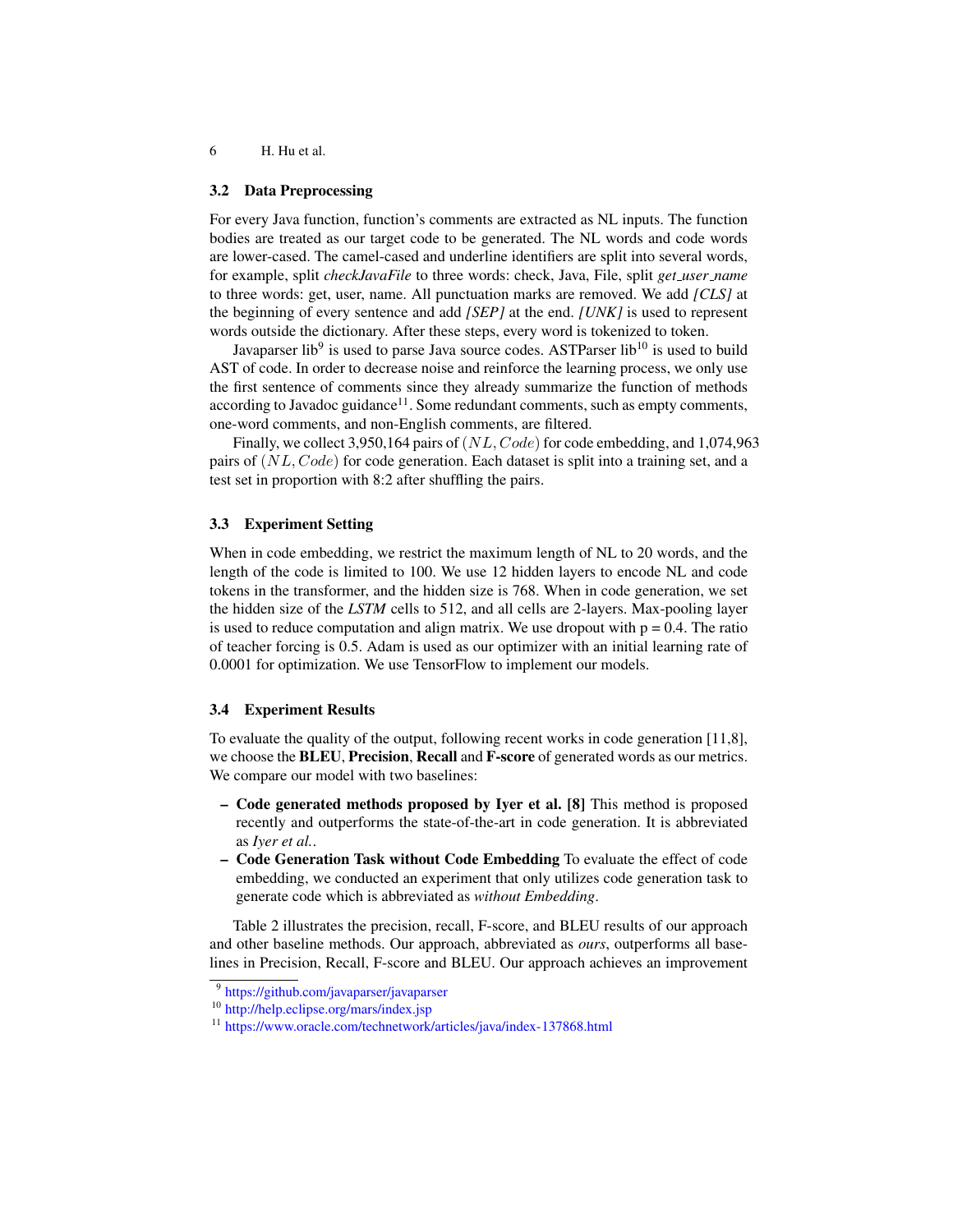| <b>Approaches</b> | <b>Precision Recall F-score BLEU</b> |                         |  |
|-------------------|--------------------------------------|-------------------------|--|
| Iyer et al.       | 22.67                                | 13.56 16.97 19.35       |  |
| without embedding |                                      | 19.35 11.32 14.28 20.50 |  |
| Ours              | 28.58                                | 16.36 20.81 22.58       |  |

<span id="page-6-2"></span>Table 2: Precision, Recall, F-score and BLEU of Our Approach and Other Baselines

of 2.08 BLEU points compared with the best results of other approaches, which outperforms current state-of-the-art methods by 10.15%. The BLEU scores of *ours* and *without Embedding* show that our SCE model could promote the effect of code generation.

## <span id="page-6-0"></span>4 Related Work

A number of previous researches have explored mapping NL to code blocks [\[17](#page-7-5)[,9](#page-7-6)[,4\]](#page-7-7), regular expression [\[12\]](#page-7-11) and SQL statements [\[18\]](#page-7-12). Some researches generate code on a certain context: [\[13](#page-7-13)[,15\]](#page-7-14) generate code in the environment of database querying; Some specific research [\[10\]](#page-7-9) generates codes in the field of a card game, conditioned on categorical card attributes. These works are based on a chunk of codes that implement certain business logic. Recent researches propose models and evaluate them on domainspecific dataset (Hearthstone & MTG, [\[10\]](#page-7-9); CONCODE [\[8\]](#page-7-3)), and manual labeled perline comments (DJANGO [\[14\]](#page-7-15)). Domain-specific data is organized based on specific business logic. Each functionality contains business knowledge and consists of several basic operations. Manually labeled data (DJANGO) contains programs with short description possibly mapping to categorical data. The values need to be copied onto the resulting code from a single domain. Some researchers use AST to represent code[\[3](#page-7-16)[,2\]](#page-7-17) too, but they don't fuse word-level features.

In Neural Machine Translation area, neural encoder-decoder has proved to be effective. It also has good performance in mapping NL to programming logic and code generation. Some methods directly generate code blocks or domain-specific programming language using encoder-decoder model [\[14](#page-7-15)[,10\]](#page-7-9). Some methods use a customized decoder for capturing code structure and perform generation [\[16\]](#page-7-4).

## <span id="page-6-1"></span>5 Conclusion

In the paper, we propose a new representation of code snippets which combine features from lexical level and syntactic level. We propose a novel Supervised Code Embedding (SCE) model to learn distributed representation of the code and NL at the same time. We conducted several comparative experiments to prove our approach, and experimental results show that our approach, which outperforms state-of-the-art baselines, is significantly effective and can generate more high-quality codes. Our future work will focus on two aspects: how to better fuse other information, and how to generate executable code directly.